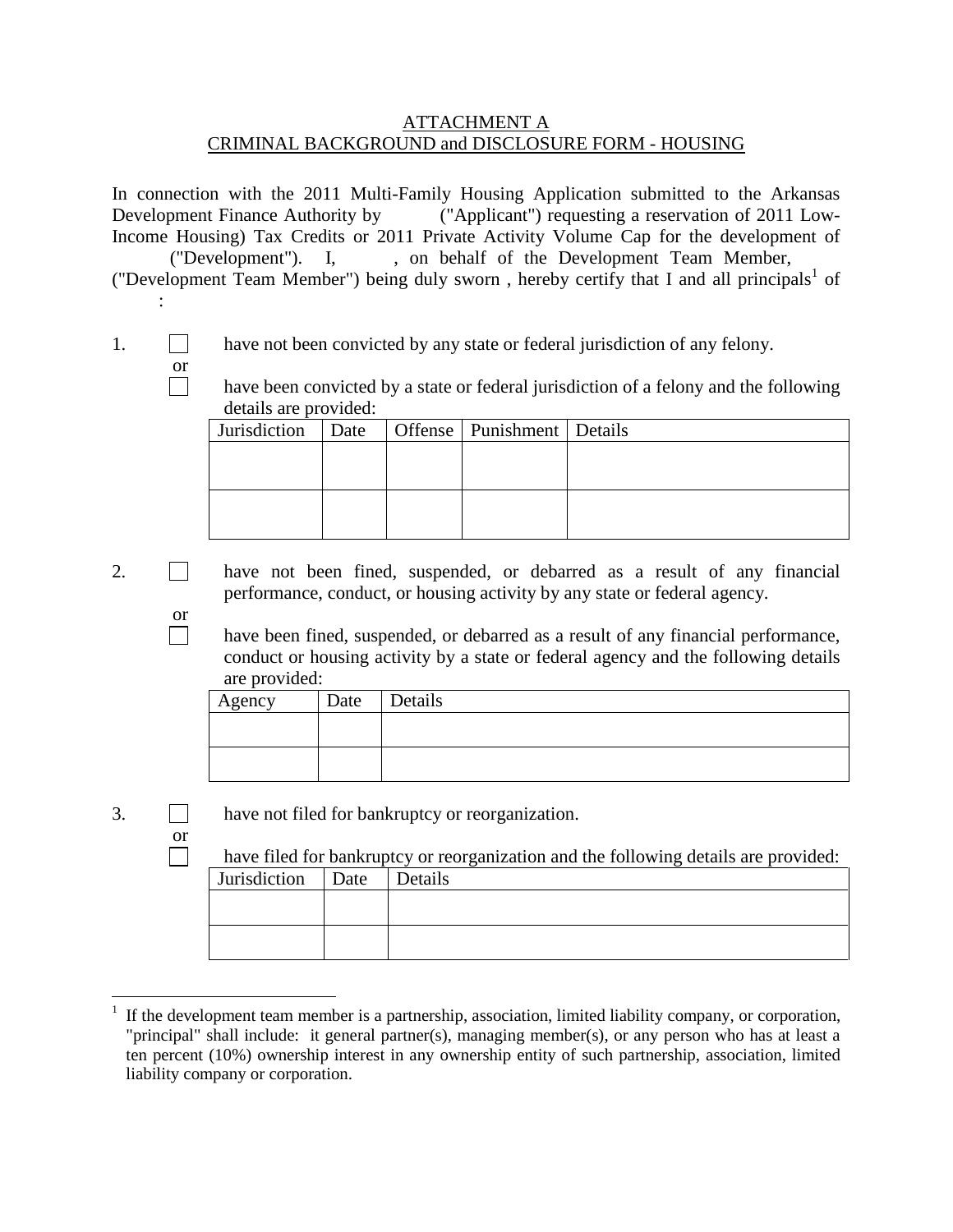## ATTACHMENT A CRIMINAL BACKGROUND and DISCLOSURE FORM - HOUSING (continued)

4. do not have any outstanding, uncorrected noncompliance issues with any state or federal housing program or agency.

> do have outstanding, uncorrected noncompliance issues with a state or federal housing program or agency and the following details are provided:

| ں 1 ت<br>Agency | Date | Details |
|-----------------|------|---------|
|                 |      |         |
|                 |      |         |
|                 |      |         |

5. do not have any existing contracts or indebtednesses with the Arkansas Development Finance Authority.

> do have the following existing contracts or indebtednesses with the Arkansas Development Finance Authority:

| Date | Borrower | Details |
|------|----------|---------|
|      |          |         |
|      |          |         |
|      |          |         |

 $6.$  have not had at any time a delinquent, defaulted or foreclosed upon contract, loan or indebtedness with the Arkansas Development Finance Authority:

> have had a delinquent, defaulted or foreclosed upon contract, loan or indebtedness with the Arkansas Development Finance Authority:

| Date | Borrower | Details |
|------|----------|---------|
|      |          |         |
|      |          |         |
|      |          |         |

I, in my capacity as further certify that I have the authority and knowledge to make the representations contained herein.

Date:

or

or

 $\Box$ 

or

Signature